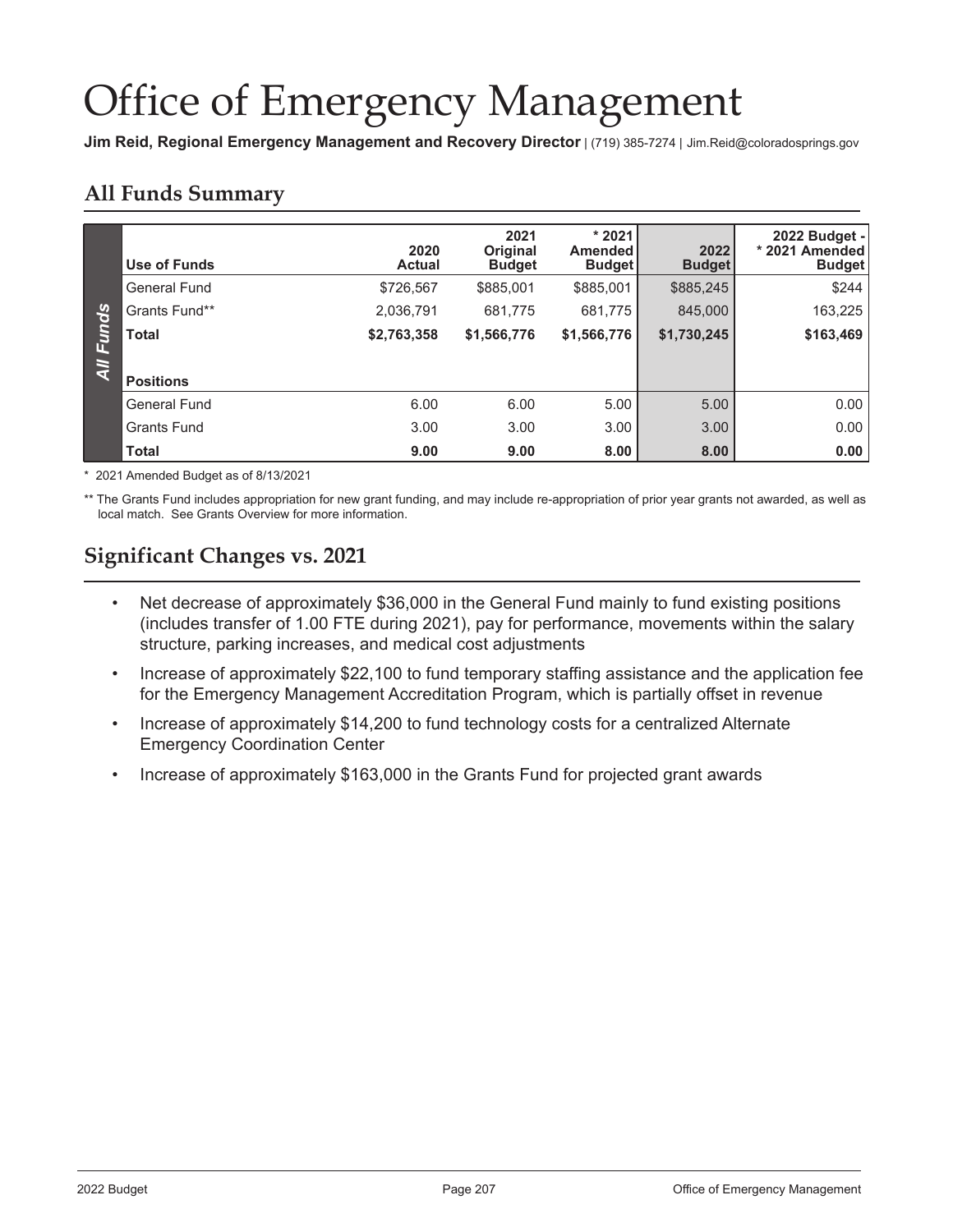# **Office of Emergency Management - Overview**

With the devastating fires, floods, and pandemics in recent years, Emergency Management has become increasingly critical to the safety of our residents. The mission of the Pikes Peak Regional Office of Emergency Management (PPROEM) is to build resilience for the whole community through risk reduction, education, emergency coordination, and disaster recovery. The PPROEM develops and maintains crucial relationships with other governmental, non-governmental entities, and the private sector to coordinate regional preparedness activities. The PPROEM provides leadership and coordination to public and private entities and the general public during large multi-agency planned events, human-caused or natural hazard events, emergencies, and disasters. Staff maintains the Regional Emergency Coordination Center in a state of readiness.

# **Office of Emergency Management - Organizational Chart**

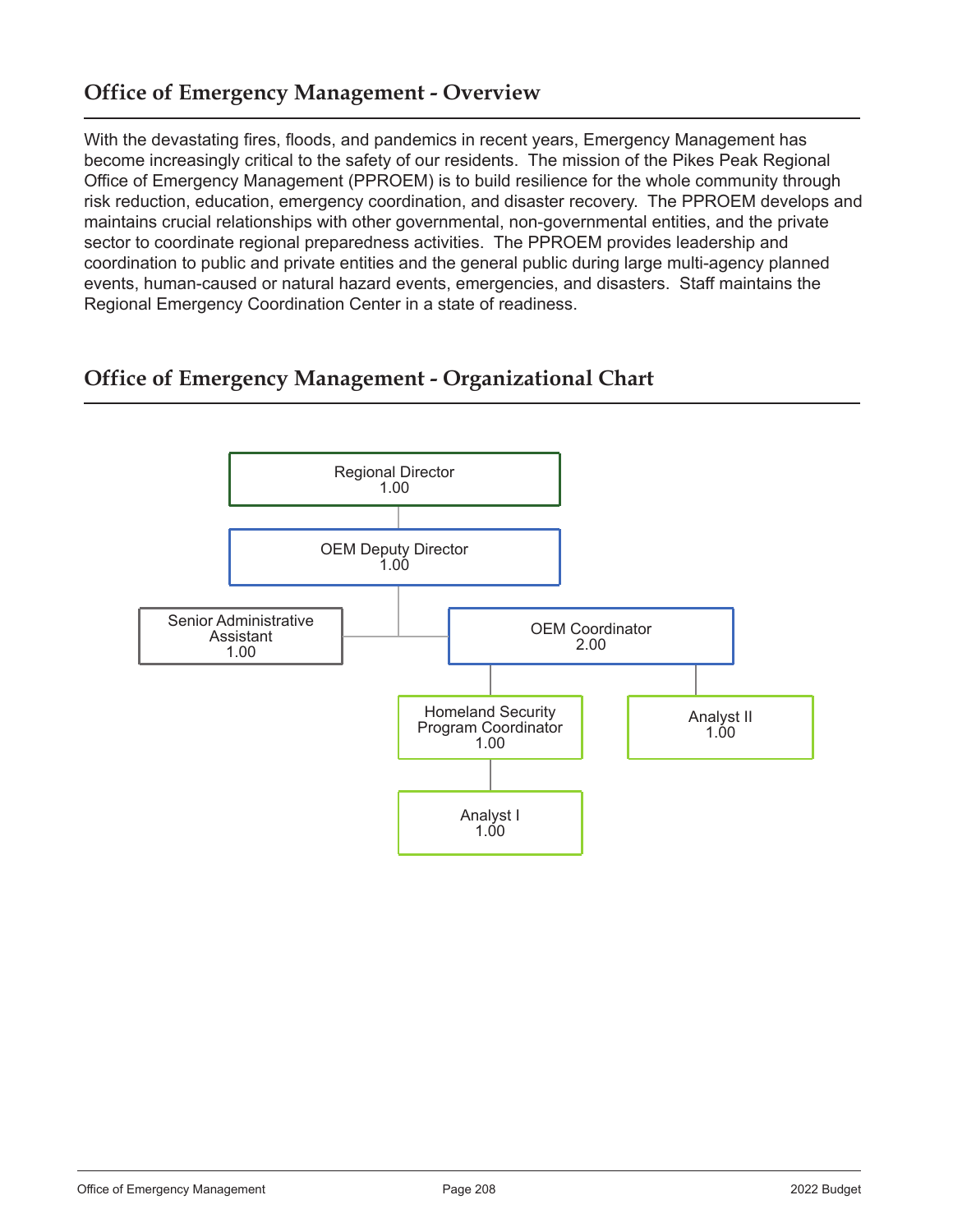# Strategic Plan Update

| Goal                    | <b>Building Community &amp;</b><br><b>Collaborative Relationships</b>                                                                                                                                                                                                   |
|-------------------------|-------------------------------------------------------------------------------------------------------------------------------------------------------------------------------------------------------------------------------------------------------------------------|
|                         | Enhance the capabilities of the emergency management program to support first<br>response agencies and the community. (3.10)                                                                                                                                            |
| Initiatives             | Develop a comprehensive community engagement program to provide awareness of<br>$\bullet$<br>hazards and how to prepare for potential impacts. (3.11)                                                                                                                   |
|                         | Build community resilience through continuous development and expansion of<br>$\bullet$<br>community partnerships in the region. (3.12)                                                                                                                                 |
|                         | Establish a regional facility with a dedicated emergency coordination center and offices<br>for program staff and regional partners. (3.10.1)                                                                                                                           |
| Performance<br>Measures | Complete a programmatic assessment and conduct strategic planning to identify<br>opportunities to engage with the community. (3.10.2)                                                                                                                                   |
|                         | Conduct annual exercise programs with community partners to evaluate and enhance<br>capabilities and capacity in the region. (3.10.3)                                                                                                                                   |
| Achievements<br>Notable | The advanced emergency coordination center (ECC) successfully activated during<br>$\bullet$<br>2020 and 2021 to respond to multiple inclement weather events, wild-land fire support,<br>and continued public health efforts related to the COVID-19 pandemic. (3.10.1) |
|                         | In 4Q 2020, Pikes Peak Regional Office of Emergency Management (PPROEM)<br>$\bullet$<br>conducted monthly radio interviews on preparedness, numerous special event booths,<br>and public education opportunities throughout the area. (3.10.2)                          |
|                         | A multi-agency, multi-disciplinary table-top (discussion-based) exercise was completed<br>in 2021 to address collaboration in a large-scale incident with participation of over (17)<br>agencies. (3.10.3)                                                              |

Note: The information contained in this Strategic Plan update demonstrates progress on a sampling of department Initiatives and Performance Measures. For a full listing of each department's Initiatives and Performance Measures (reference the ID numbers within the parentheses), see the City's Strategic Plan beginning on Page 19.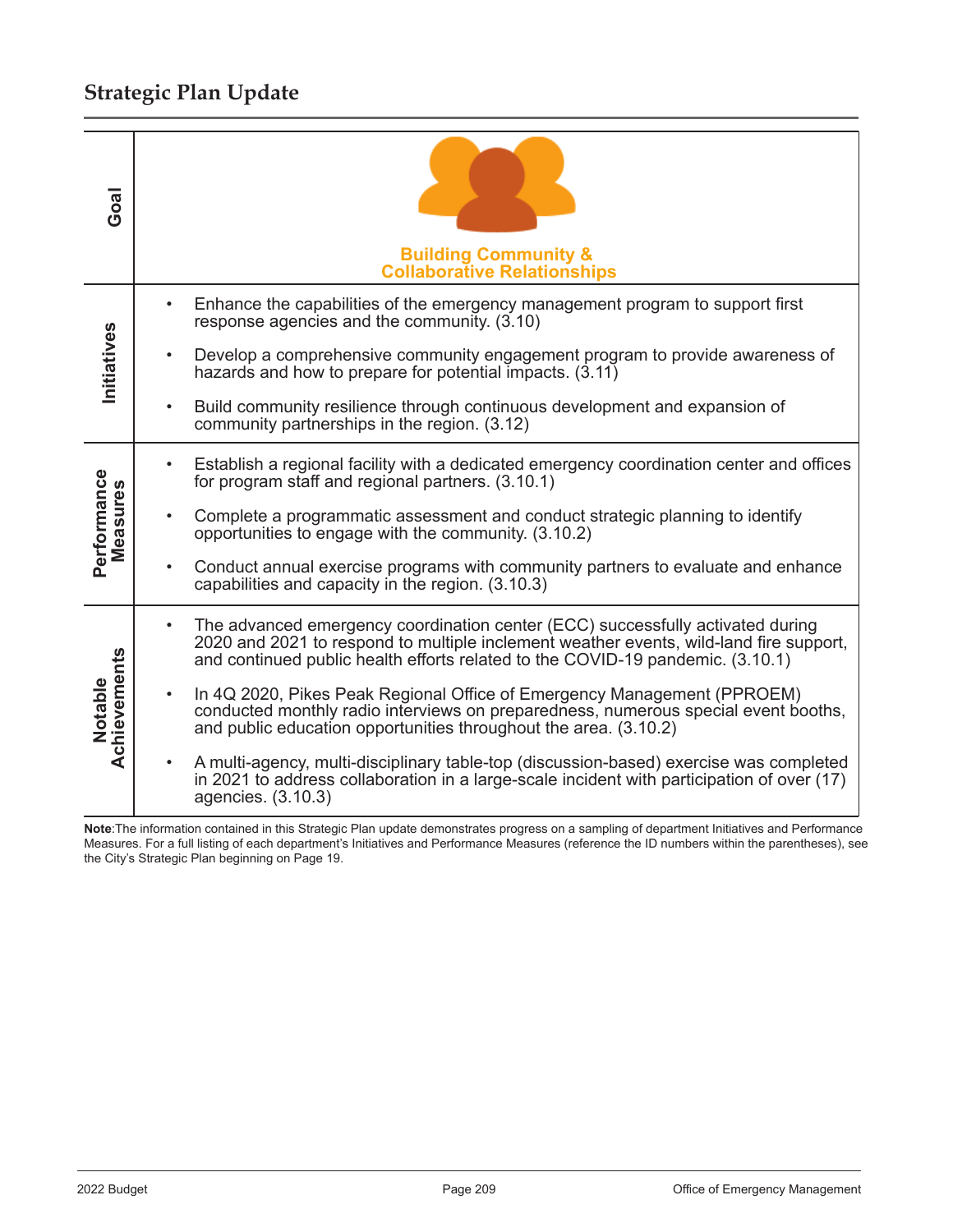The sections below provide a summary of the Budget, authorized positions, changes that occurred after the budget was implemented for 2021, and changes occurring as part of the 2022 Budget for each fund including General Fund and Grants Fund.

### Office of Emergency Management - General Fund: Summary, Funding, and **Position Changes**

|         | <b>Use of Funds</b>                        | 2019<br><b>Actual</b> | 2020<br><b>Actual</b> | 2021<br>Original<br><b>Budget</b>        | $*2021$<br><b>Amended</b><br><b>Budget</b> | 2022<br><b>Budget</b> | 2022 Budget -<br>* 2021 Amended<br><b>Budget</b> |  |  |  |
|---------|--------------------------------------------|-----------------------|-----------------------|------------------------------------------|--------------------------------------------|-----------------------|--------------------------------------------------|--|--|--|
|         | Salary/Benefits/<br>Pensions               | \$713,755             | \$660,484             | \$769,560                                | \$769,560                                  | \$748,129             | (\$21,431)                                       |  |  |  |
|         | Operating                                  | 106,191               | 64,186                | 115,441                                  | 115,441                                    | 137,116               | 21,675                                           |  |  |  |
|         | Capital Outlay                             | 70,921                | 1,897                 | 0                                        | O                                          | 0                     | 0                                                |  |  |  |
| Fund    | <b>Total</b>                               | \$890,867             | \$726,567             | \$885,001                                | \$885,001                                  | \$885,245             | \$244                                            |  |  |  |
|         |                                            |                       |                       |                                          |                                            |                       |                                                  |  |  |  |
| General | <b>Position Title</b>                      |                       | 2020<br><b>Actual</b> | 2021<br><b>Original</b><br><b>Budget</b> | $*2021$<br><b>Amended</b><br><b>Budget</b> | 2022<br><b>Budget</b> | 2022 Budget -<br>* 2021 Amended<br><b>Budget</b> |  |  |  |
|         | Administrative Assistant, Senior           |                       | 0.00                  | 0.00                                     | 0.00                                       | 1.00                  | 1.00                                             |  |  |  |
|         | Administrative Technician                  |                       | 1.00                  | 1.00                                     | 1.00                                       | 0.00                  | (1.00)                                           |  |  |  |
|         | <b>OEM Coordinator</b>                     |                       | 3.00                  | 3.00                                     | 2.00                                       | 2.00                  | 0.00                                             |  |  |  |
|         | <b>OEM Deputy Director</b>                 |                       | 1.00                  | 1.00                                     | 1.00                                       | 1.00                  | 0.00                                             |  |  |  |
|         | Regional Emerg Mgmt & Recovery<br>Director |                       | 1.00                  | 1.00                                     | 1.00                                       | 1.00                  | 0.00                                             |  |  |  |
|         | <b>Total Positions</b>                     |                       | 6.00                  | 6.00                                     | 5.00                                       | 5.00                  | 0.00                                             |  |  |  |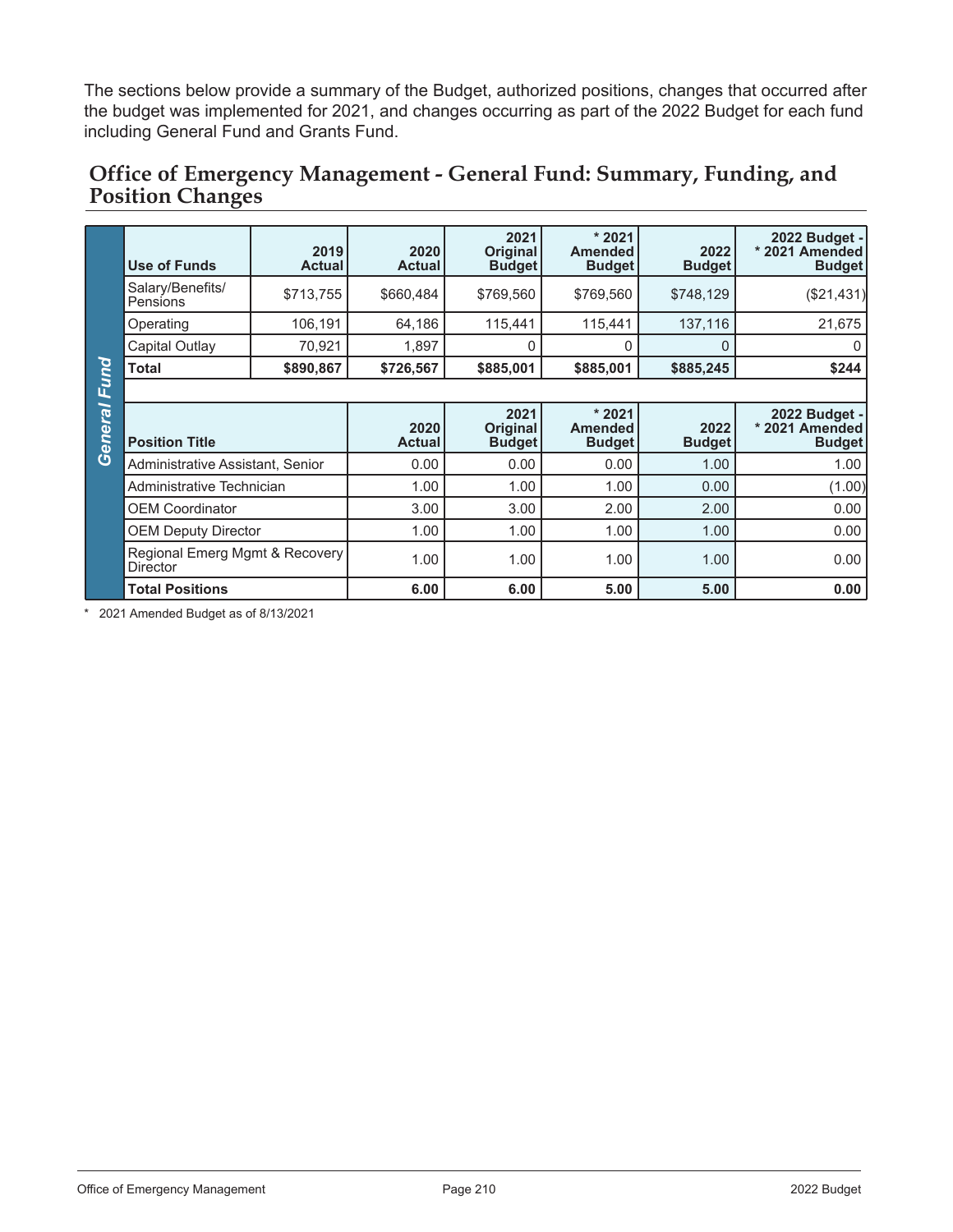#### Office of Emergency Management - General Fund: Summary, Funding, and **Position Changes**

|                | During 2021                                                                                                                             | * 2021 Amended -<br><b>2021 Original Budget</b> |
|----------------|-----------------------------------------------------------------------------------------------------------------------------------------|-------------------------------------------------|
|                | None                                                                                                                                    | \$0                                             |
|                | <b>Total During 2021</b>                                                                                                                | \$0                                             |
|                | <b>For 2022</b>                                                                                                                         | 2022 Budget -<br>* 2021 Amended Budget          |
|                | <b>Salaries/Benefits/Pensions</b>                                                                                                       |                                                 |
|                | Net change to fund existing positions                                                                                                   | $(\$84,359)$                                    |
|                | Increase to fund market movement, pay for performance, and pay progression                                                              | 45,618                                          |
| Changes        | Increase to fund medical cost adjustments                                                                                               | 2,630                                           |
|                | Increase to fund employee parking                                                                                                       | 120                                             |
|                | Increase to fund temporary staffing to assist in the Emergency Management<br>Accreditation Program Application (partial revenue offset) | 14,560                                          |
| <b>Eunding</b> | <b>Total Salaries/Benefits/Pensions</b>                                                                                                 | (\$21,431)                                      |
|                | <b>Operating</b>                                                                                                                        |                                                 |
|                | Increase to fund the application fee for the Emergency Management Accreditation<br>Program (partial revenue offset)                     | \$7,500                                         |
|                | Increase to fund technology costs for a centralized Alternate Emergency Coordination<br>Center                                          | 14,175                                          |
|                | <b>Total Operating</b>                                                                                                                  | \$21,675                                        |
|                | <b>Capital Outlay</b>                                                                                                                   |                                                 |
|                | None                                                                                                                                    | \$0                                             |
|                | <b>Total Capital Outlay</b>                                                                                                             | \$0                                             |
|                | <b>Total For 2022</b>                                                                                                                   | \$244                                           |

| ္က ကို<br>ு | During 2021                                                            | * 2021 Amended -<br>2021 Original Budget |
|-------------|------------------------------------------------------------------------|------------------------------------------|
| ್           | Transfer of 1.00 FTE OEM Coordinator to Public Works - 811 Locate Team | (1.00)                                   |
| E           | <b>Total During 2021</b>                                               | (1.00)                                   |
|             | <b>For 2022</b>                                                        | 2022 Budget -<br>* 2021 Amended Budget   |
| ∣ o         | None                                                                   | 0.00                                     |
|             | <b>Total For 2022</b>                                                  | 0.00                                     |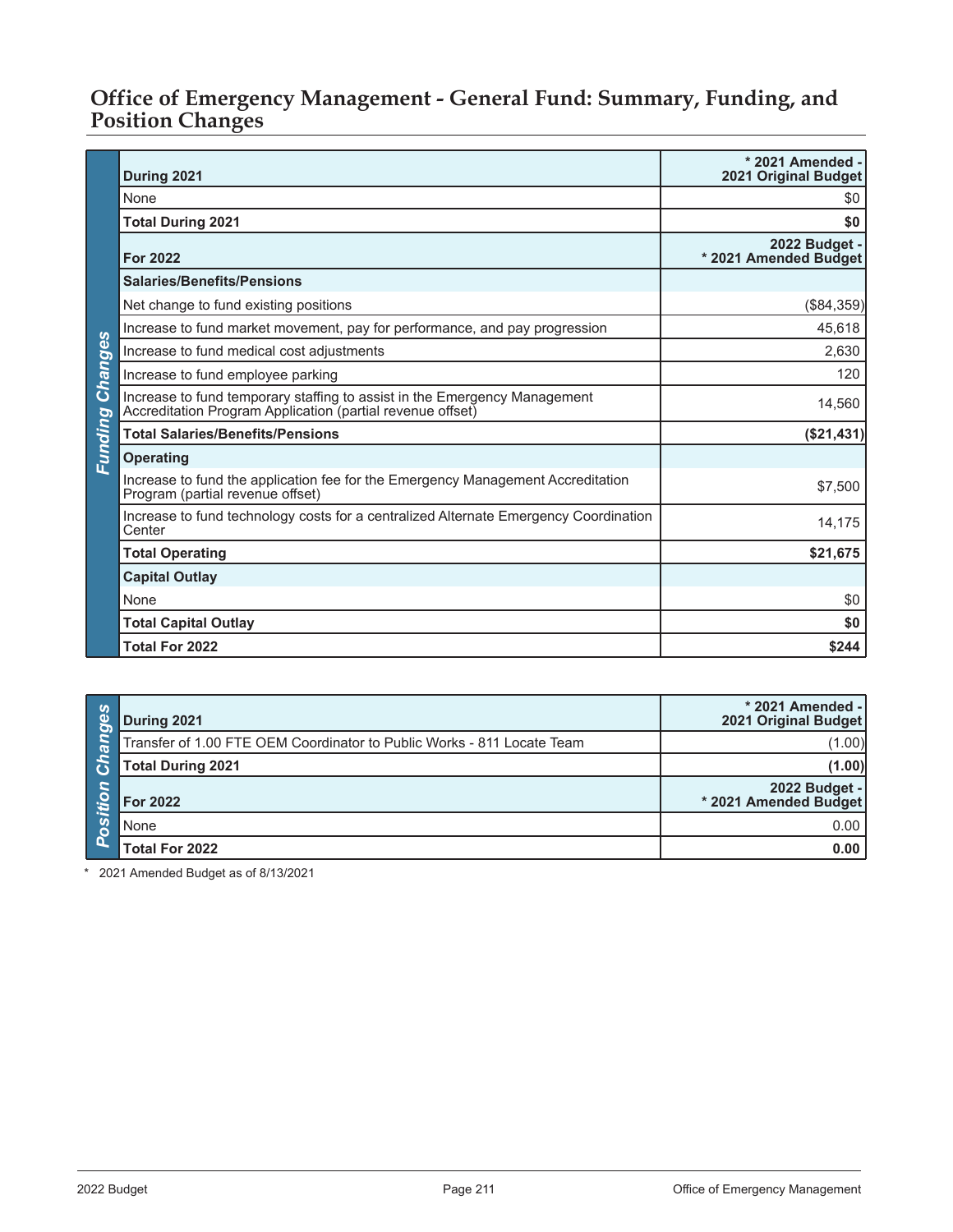#### Office of Emergency Management - Grants Fund: Summary, Funding, and **Position Changes**

|        | Use of Funds                                    | 2019<br><b>Actual</b> | 2020<br><b>Actual</b> | 2021<br><b>Original</b><br><b>Budget</b> | $*2021$<br><b>Amended</b><br><b>Budget</b> | 2022<br><b>Budget</b> | 2022 Budget -<br>* 2021 Amended<br><b>Budget</b> |
|--------|-------------------------------------------------|-----------------------|-----------------------|------------------------------------------|--------------------------------------------|-----------------------|--------------------------------------------------|
|        | Grants Fund**                                   | \$2,656,051           | \$2,036,791           | \$681,775                                | \$681,775                                  | \$845,000             | \$163,225                                        |
| Fund   | Total                                           | \$2,656,051           | \$2,036,791           | \$681,775                                | \$681,775                                  | \$845,000             | \$163,225                                        |
|        |                                                 |                       |                       |                                          |                                            |                       |                                                  |
| Grants | <b>Position Titles</b>                          |                       | 2020<br><b>Actual</b> | 2021<br><b>Original</b><br><b>Budget</b> | $*2021$<br><b>Amended</b><br><b>Budget</b> | 2022<br><b>Budget</b> | 2022 Budget -<br>* 2021 Amended<br><b>Budget</b> |
|        | Analyst I                                       |                       | 1.00                  | 1.00                                     | 1.00                                       | 1.00                  | 0.00                                             |
|        | Analyst II                                      |                       | 1.00                  | 1.00                                     | 1.00                                       | 1.00                  | 0.00                                             |
|        | <b>Homeland Security Program</b><br>Coordinator |                       | 1.00                  | 1.00                                     | 1.00                                       | 1.00                  | 0.00                                             |
|        | <b>Total Positions</b>                          |                       | 3.00                  | 3.00                                     | 3.00                                       | 3.00                  | 0.00                                             |

\*\* The Grants Fund includes appropriation for new grant funding, and may include re-appropriation of prior year grants not awarded, as well as local match. See Grants Overview for more information.

| n       | During 2021                                                       | * 2021 Amended -<br>2021 Original Budget |
|---------|-------------------------------------------------------------------|------------------------------------------|
| hange:  | None                                                              | \$0                                      |
|         | <b>Total During 2021</b>                                          | \$0                                      |
| ت       | <b>For 2022</b>                                                   | 2022 Budget -<br>* 2021 Amended Budget   |
| Funding | <b>Grant Awards</b>                                               |                                          |
|         | Increase in grants fund appropriation based on estimates for 2022 | \$163,225                                |
|         | <b>Total For 2022</b>                                             | \$163,225                                |

| cebueu  | During 2021              | * 2021 Amended -<br>2021 Original Budget |
|---------|--------------------------|------------------------------------------|
|         | None                     | 0.00                                     |
|         | <b>Total During 2021</b> | 0.00                                     |
| osition | <b>For 2022</b>          | 2022 Budget -<br>* 2021 Amended Budget   |
|         | None                     | 0.00                                     |
| ח       | <b>Total For 2022</b>    | 0.00                                     |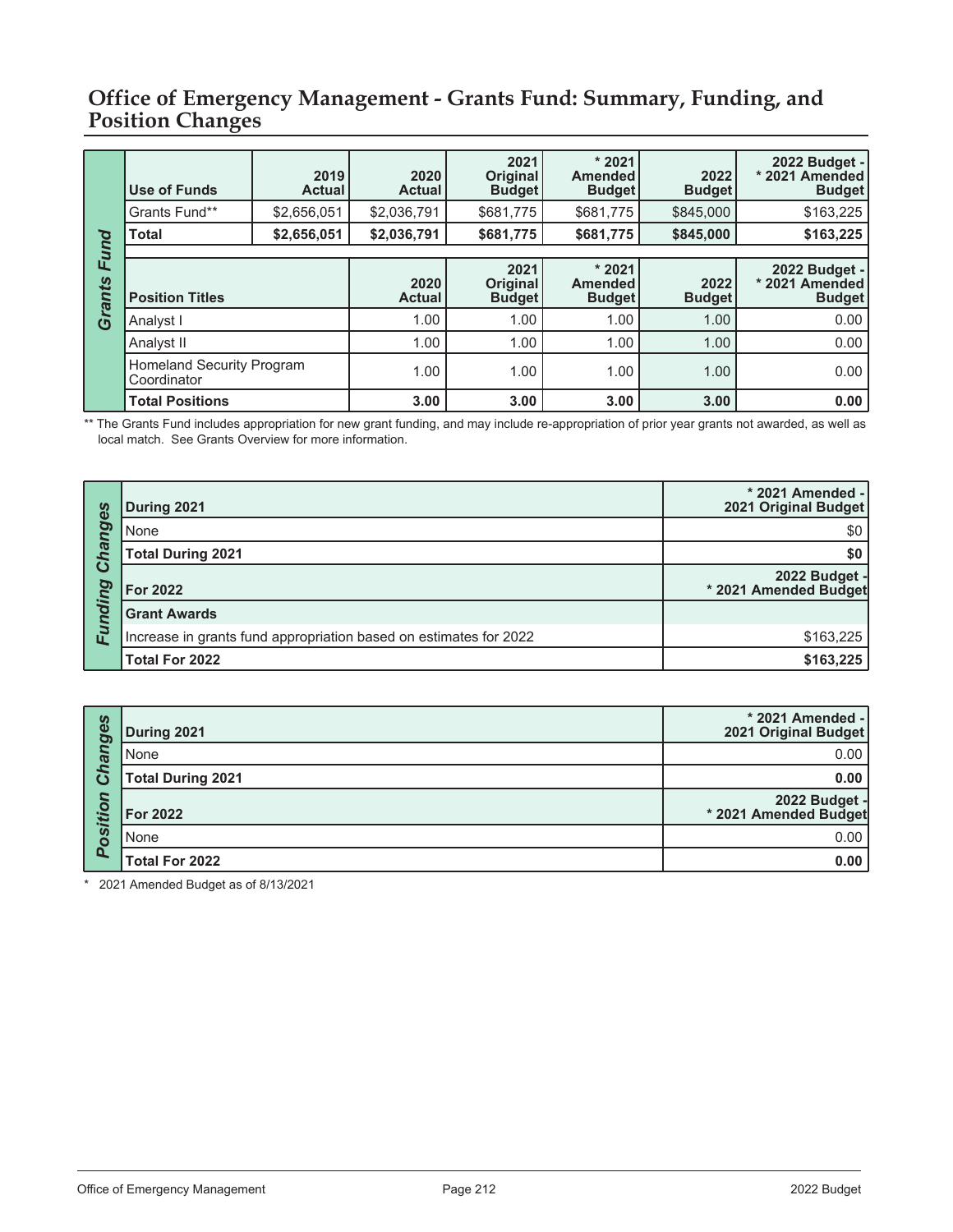# **City of Colorado Springs<br>Budget Detail Report**

001 - GENERAL FUND<br>Office of Emergency Management

| <b>Acct # - Description</b>               | 2019<br><b>Actual</b> | 2020<br><b>Actual</b> | 2021<br>Original<br><b>Budget</b> | $*2021$<br>Amended<br><b>Budget</b> | 2022<br><b>Budget</b> | 2022 Budget -<br>* 2021 Amended<br><b>Budget</b> |
|-------------------------------------------|-----------------------|-----------------------|-----------------------------------|-------------------------------------|-----------------------|--------------------------------------------------|
| <b>Salaries/Benefits/Pensions</b>         |                       |                       |                                   |                                     |                       |                                                  |
| 51205 - CIVILIAN SALARIES                 | 580,162               | 519,659               | 596,596                           | 596,596                             | 590,601               | (5,995)                                          |
| 51210 - OVERTIME                          | 359                   | 189                   | 0                                 | 0                                   | 0                     | 0                                                |
| 51220 - SEASONAL TEMPORARY                | 0                     | $\Omega$              | 0                                 | 0                                   | 14,560                | 14,560                                           |
| 51245 - RETIREMENT TERM VACATION          | 0                     | 15,946                | 0                                 | 0                                   | 0                     | 0                                                |
| 51260 - VACATION BUY PAY OUT              | 4,918                 | 1,859                 | $\mathbf{0}$                      | 0                                   | 0                     | $\mathbf 0$                                      |
| 51299 - SALARIES REIMBURSEMENTS           | (8, 564)              | (4, 123)              | $\mathbf{0}$                      | 0                                   | $\Omega$              | $\mathbf 0$                                      |
| 51610 - PERA                              | 76,899                | 72.740                | 84,836                            | 84,836                              | 85,556                | 720                                              |
| 51615 - WORKERS COMPENSATION              | 8,256                 | 7,217                 | 8,269                             | 8,269                               | 7,695                 | (574)                                            |
| 51620 - EQUITABLE LIFE INSURANCE          | 1,631                 | 1,413                 | 2,367                             | 2,367                               | 2,237                 | (130)                                            |
| 51640 - DENTAL INSURANCE                  | 1,784                 | 1,556                 | 2,472                             | 2,472                               | 1,920                 | (552)                                            |
| 51670 - PARKING FOR EMPLOYEES             | 292                   | 408                   | 240                               | 240                                 | 360                   | 120                                              |
| 51690 - MEDICARE                          | 8,206                 | 7,587                 | 8,651                             | 8,651                               | 8,564                 | (87)                                             |
| 51696 - ADVANTAGE HD MED PLAN             | 37,489                | 33,516                | 62,629                            | 62,629                              | 34,886                | (27, 743)                                        |
| 51697 - HRA BENEFIT TO ADV MED PLAN       | 2,323                 | 2,517                 | 3,500                             | 3,500                               | 1,750                 | (1,750)                                          |
| <b>Salaries/Benefits/Pensions Total</b>   | 713,755               | 660,484               | 769,560                           | 769,560                             | 748,129               | (21, 431)                                        |
| <b>Operating</b>                          |                       |                       |                                   |                                     |                       |                                                  |
| 52105 - MISCELLANEOUS OPERATING           | 100                   | 5,847                 | $\mathbf 0$                       | 0                                   | 0                     | 0                                                |
| 52110 - OFFICE SUPPLIES                   | 752                   | 313                   | 1,500                             | 1,500                               | 1,500                 | $\mathbf 0$                                      |
| 52120 - COMPUTER SOFTWARE                 | 690                   | $\mathbf 0$           | 600                               | 600                                 | 600                   | 0                                                |
| 52122 - CELL PHONES EQUIP AND SUPPLIES    | 35                    | $\mathbf{0}$          | $\mathbf 0$                       | 0                                   | $\Omega$              | 0                                                |
| 52125 - GENERAL SUPPLIES                  | 7,948                 | 26,547                | 6,500                             | 6,500                               | 6,500                 | $\mathbf 0$                                      |
| 52135 - POSTAGE                           | 234                   | 5                     | 181                               | 181                                 | 181                   | $\mathbf 0$                                      |
| 52140 - WEARING APPAREL                   | 3,851                 | 1,520                 | 2,100                             | 2,100                               | 2,100                 | $\Omega$                                         |
| 52282 - MAINT DATA COMMUNICATION          | 0                     | $\Omega$              | $\mathbf 0$                       | 0                                   | 14,175                | 14,175                                           |
| 52575 - SERVICES                          | 40,488                | 40,034                | 54,300                            | 54,300                              | 54,300                | $\Omega$                                         |
| 52583 - PROGRAM SUPPORT                   | 0                     | 0                     | $\mathbf 0$                       | 0                                   | 7,500                 | 7,500                                            |
| 52605 - CAR MILEAGE                       | 124                   | $\mathbf{0}$          | 800                               | 800                                 | 800                   | $\mathbf 0$                                      |
| 52607 - CELL PHONE ALLOWANCE              | 900                   | 150                   | $\mathbf 0$                       | 0                                   | 0                     | $\mathbf 0$                                      |
| 52615 - DUES AND MEMBERSHIP               | 811                   | 746                   | 1,960                             | 1,960                               | 1,960                 | $\mathbf 0$                                      |
| 52625 - MEETING EXPENSES IN TOWN          | 3,357                 | 12,439                | 11,140                            | 11,140                              | 11,140                | 0                                                |
| 52630 - TRAINING                          | (250)                 | 0                     | 800                               | 800                                 | 800                   | 0                                                |
| 52635 - EMPLOYEE EDUCATIONL<br>ASSISTANCE | 4,405                 | 0                     | $\mathbf{0}$                      | 0                                   | $\Omega$              | 0                                                |
| 52655 - TRAVEL OUT OF TOWN                | 6,788                 | 18                    | 9,500                             | 9,500                               | 9,500                 | $\mathbf{0}$                                     |
| 52706 - WIRELESS COMMUNICATION            | 10,120                | $\pmb{0}$             | 6,380                             | 6,380                               | 6,380                 | 0                                                |
| 52738 - CELL PHONE BASE CHARGES           | 7,384                 | 3,502                 | 4,380                             | 4,380                               | 4,380                 | 0                                                |
| 52775 - MINOR EQUIPMENT                   | 15,433                | 7,801                 | 4,000                             | 4,000                               | 4,000                 | 0                                                |
| 52776 - PRINTER CONSOLIDATION COST        | 2,812                 | 2,398                 | 3,700                             | 3,700                               | 3,700                 | 0                                                |
| 52874 - OFFICE SERVICES PRINTING          | 209                   | 187                   | 7,600                             | 7,600                               | 7,600                 | 0                                                |
| 52999 - COVID19 OPER REIMB                | 0                     | (37, 421)             | 0                                 | 0                                   | 0                     | 0                                                |
| 65350 - SERVICE AWARDS                    | 0                     | 100                   | 0                                 | 0                                   | 0                     | $\Omega$                                         |
| <b>Operating Total</b>                    | 106,191               | 64,186                | 115,441                           | 115,441                             | 137,116               | 21,675                                           |